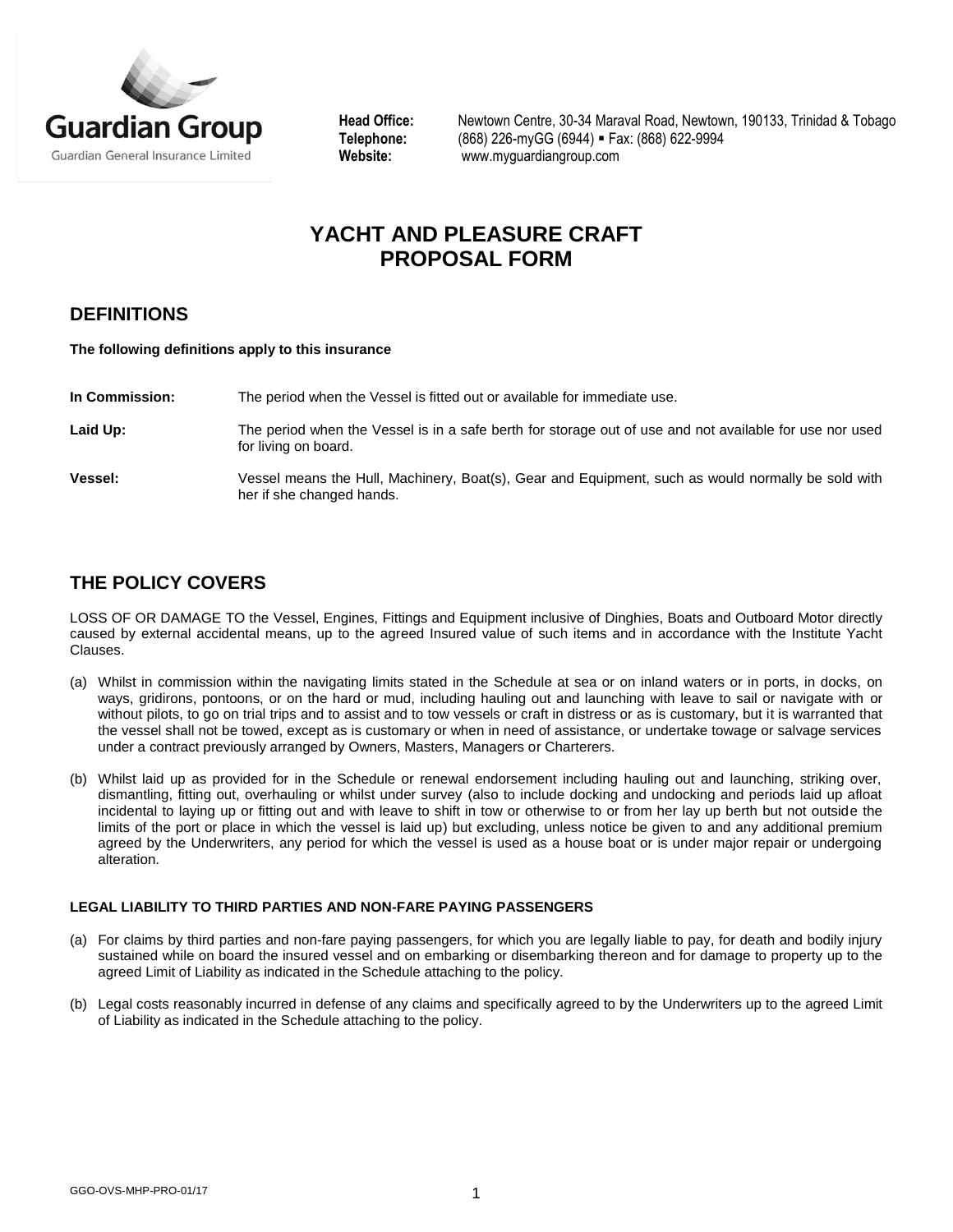### **EACH OF THESE QUESTIONS MUST BE ANSWERED COMPLETELY**

|                                |               | A. DETAILS OF PROPOSER                                                                                                                                                                                                               |                                                                                                                |                       |                                      |  |  |  |  |  |  |  |  |
|--------------------------------|---------------|--------------------------------------------------------------------------------------------------------------------------------------------------------------------------------------------------------------------------------------|----------------------------------------------------------------------------------------------------------------|-----------------------|--------------------------------------|--|--|--|--|--|--|--|--|
| <b>USE</b>                     | <b>PLEASE</b> |                                                                                                                                                                                                                                      |                                                                                                                |                       |                                      |  |  |  |  |  |  |  |  |
| <b>BLOCK</b><br><b>LETTERS</b> |               |                                                                                                                                                                                                                                      |                                                                                                                |                       |                                      |  |  |  |  |  |  |  |  |
|                                |               |                                                                                                                                                                                                                                      |                                                                                                                |                       |                                      |  |  |  |  |  |  |  |  |
|                                |               | Proposer's Address <b>Contract Contract Contract Contract Contract Contract Contract Contract Contract Contract Contract Contract Contract Contract Contract Contract Contract Contract Contract Contract Contract Contract Cont</b> |                                                                                                                |                       |                                      |  |  |  |  |  |  |  |  |
|                                |               |                                                                                                                                                                                                                                      |                                                                                                                |                       |                                      |  |  |  |  |  |  |  |  |
|                                |               | Telephone Nos.                                                                                                                                                                                                                       |                                                                                                                |                       |                                      |  |  |  |  |  |  |  |  |
| 1.                             |               | Are you a member of any Yacht Club or related Association?                                                                                                                                                                           |                                                                                                                | YES <b>D</b>          | NO <sub>II</sub>                     |  |  |  |  |  |  |  |  |
|                                |               |                                                                                                                                                                                                                                      |                                                                                                                |                       |                                      |  |  |  |  |  |  |  |  |
| 2.                             |               |                                                                                                                                                                                                                                      |                                                                                                                |                       |                                      |  |  |  |  |  |  |  |  |
| 3.                             |               | Will anyone under the age of 18 operate the vessel at any time?                                                                                                                                                                      |                                                                                                                | YES <b>D</b>          | NO <sub>II</sub>                     |  |  |  |  |  |  |  |  |
|                                |               |                                                                                                                                                                                                                                      |                                                                                                                |                       |                                      |  |  |  |  |  |  |  |  |
| 4.                             |               | Have you ever had any accidents or made any insurance claims during<br>the last five (5) years in connection with any vessel you sailed or owned?                                                                                    |                                                                                                                | YES <b>D</b>          | NO <sub>II</sub>                     |  |  |  |  |  |  |  |  |
|                                |               |                                                                                                                                                                                                                                      | If 'YES', please state details and upon which company claim(s) was/were made _________________________________ |                       |                                      |  |  |  |  |  |  |  |  |
| 5.                             |               | Do you have any professional or other crew (including the primary operator) employed on<br>a permanent or other basis?                                                                                                               |                                                                                                                | YES <b>D</b>          | NO <sub>II</sub>                     |  |  |  |  |  |  |  |  |
|                                |               |                                                                                                                                                                                                                                      |                                                                                                                |                       |                                      |  |  |  |  |  |  |  |  |
| 6.                             |               | Has any insurer or underwriter ever                                                                                                                                                                                                  |                                                                                                                |                       |                                      |  |  |  |  |  |  |  |  |
|                                |               | (a) declined your proposal?                                                                                                                                                                                                          |                                                                                                                | YES <sub>D</sub>      | NO <sub>II</sub>                     |  |  |  |  |  |  |  |  |
|                                |               | (b) increased your premium?<br>(c) increased your excess?                                                                                                                                                                            |                                                                                                                | YES <b>D</b><br>YES O | NO <sub>II</sub><br>NO <sub>II</sub> |  |  |  |  |  |  |  |  |
|                                |               | (d) refused to renew your policy?<br>(e) cancelled your policy?                                                                                                                                                                      |                                                                                                                | YES D<br>YES <b>D</b> | NO <sub>II</sub><br>NO <sub>II</sub> |  |  |  |  |  |  |  |  |
|                                |               | If 'YES' to any of these, please state the reasons, together with the Insurance Company ______________________                                                                                                                       |                                                                                                                |                       |                                      |  |  |  |  |  |  |  |  |
|                                |               |                                                                                                                                                                                                                                      |                                                                                                                |                       |                                      |  |  |  |  |  |  |  |  |
| 7.                             |               | Do you propose to enter the vessel in any competition?                                                                                                                                                                               |                                                                                                                | YES <b>D</b>          | NO <sub>II</sub>                     |  |  |  |  |  |  |  |  |
|                                |               |                                                                                                                                                                                                                                      |                                                                                                                |                       |                                      |  |  |  |  |  |  |  |  |
| В.                             |               | <b>DETAILS OF VESSEL</b>                                                                                                                                                                                                             |                                                                                                                |                       |                                      |  |  |  |  |  |  |  |  |
| 8.                             | (a)           |                                                                                                                                                                                                                                      |                                                                                                                |                       |                                      |  |  |  |  |  |  |  |  |
|                                | (b)           |                                                                                                                                                                                                                                      |                                                                                                                |                       |                                      |  |  |  |  |  |  |  |  |
|                                | (c)           |                                                                                                                                                                                                                                      |                                                                                                                |                       |                                      |  |  |  |  |  |  |  |  |
|                                | (d)           |                                                                                                                                                                                                                                      |                                                                                                                |                       |                                      |  |  |  |  |  |  |  |  |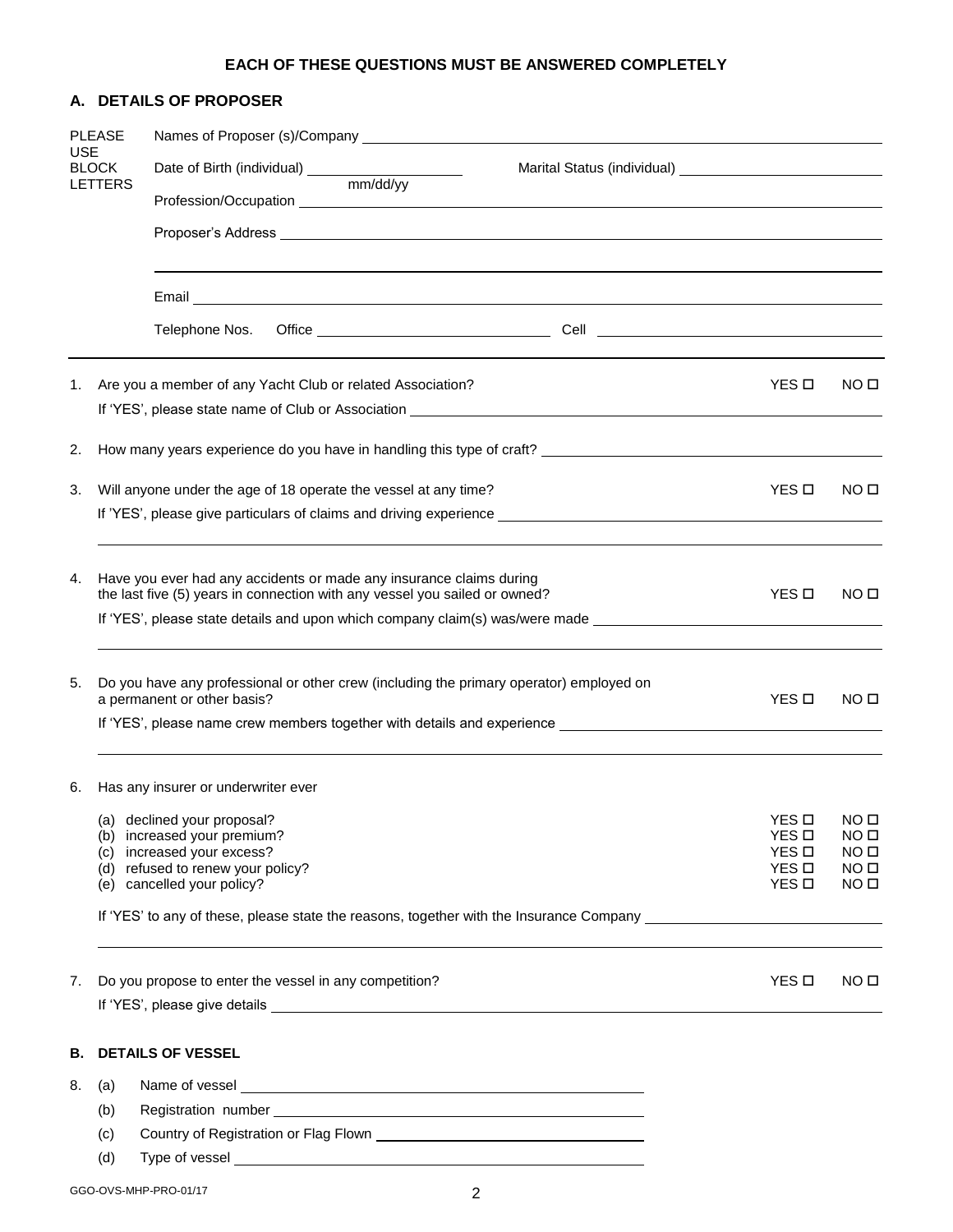|      | (e) |                                                                                                                                                                   |                 |                         |                                             |                            |                           |               |                           |        |                  |
|------|-----|-------------------------------------------------------------------------------------------------------------------------------------------------------------------|-----------------|-------------------------|---------------------------------------------|----------------------------|---------------------------|---------------|---------------------------|--------|------------------|
|      | (f) | Material of Hull                                                                                                                                                  | Wood □          |                         | Steel $\square$                             |                            | Fibreglass $\square$      |               | Combination $\square$     |        |                  |
|      | (g) | Condition of vessel                                                                                                                                               | $New$ $\square$ |                         | Good <b>O</b>                               | Fair                       |                           | $\Box$        | Poor                      | $\Box$ |                  |
|      |     |                                                                                                                                                                   |                 |                         |                                             |                            |                           |               |                           |        |                  |
|      |     |                                                                                                                                                                   |                 |                         |                                             |                            |                           |               |                           |        |                  |
|      |     |                                                                                                                                                                   |                 |                         |                                             |                            |                           |               |                           |        |                  |
|      |     | NOTE: Special conditions will apply when the maximum design speed exceeds 17 knots per hour (20 mph)                                                              |                 |                         |                                             |                            |                           |               |                           |        |                  |
|      |     | 12. Dimensions of vessel                                                                                                                                          | (a)             |                         |                                             |                            |                           |               |                           |        |                  |
|      |     |                                                                                                                                                                   | (b)             |                         |                                             |                            |                           |               |                           |        |                  |
|      |     |                                                                                                                                                                   | (c)             |                         |                                             |                            |                           |               |                           |        |                  |
|      |     | 13. Details of motor(s)                                                                                                                                           | (a)             |                         |                                             |                            |                           |               |                           |        |                  |
|      |     |                                                                                                                                                                   | (c)             |                         |                                             |                            |                           |               |                           |        |                  |
|      |     |                                                                                                                                                                   | (e)             |                         |                                             |                            |                           |               |                           |        |                  |
|      |     |                                                                                                                                                                   | (g)             |                         | Inboard/Outboard __________________         |                            |                           |               |                           |        |                  |
|      |     | 14. Date vessel purchased                                                                                                                                         |                 | mm/dd/yy                |                                             |                            |                           | Price paid \$ |                           |        |                  |
|      |     | 15. Present value of vessel                                                                                                                                       | (a)             |                         | Hull, Inboard Engines, Machinery & Fittings |                            |                           |               |                           |        |                  |
|      |     |                                                                                                                                                                   | (b)             | Dinghies & Boats        |                                             |                            |                           |               |                           |        |                  |
|      |     |                                                                                                                                                                   | (c)             | Outboard Motor(s)       |                                             |                            |                           |               |                           |        |                  |
|      |     |                                                                                                                                                                   |                 |                         |                                             | <b>Total Insured Value</b> |                           |               |                           |        |                  |
|      |     | NOTE: All Dinghies and Boats MUST be permanently marked with the name of the parent vessel.                                                                       |                 |                         |                                             |                            |                           |               |                           |        |                  |
|      |     | 16. Other Items                                                                                                                                                   | (a)             | <b>Personal Effects</b> |                                             |                            |                           |               |                           |        |                  |
|      |     |                                                                                                                                                                   | (b)             | Trailer                 |                                             |                            |                           |               |                           |        |                  |
|      |     | The amount recoverable for Personal Effects is limited to the amount stated in the Schedule. Any item above<br>\$1,000.00 in value must be specifically declared. |                 |                         | <b>Specified Personal Effects</b>           |                            |                           |               |                           |        |                  |
| Item |     |                                                                                                                                                                   |                 | Value                   |                                             | Item                       |                           |               |                           | Value  |                  |
|      |     |                                                                                                                                                                   |                 |                         |                                             |                            |                           |               |                           |        |                  |
|      |     |                                                                                                                                                                   |                 |                         |                                             |                            |                           |               | <b>Limit of Liability</b> |        |                  |
|      |     | 17. Legal Liability to Third Parties and Non-Fare Paying Passengers                                                                                               |                 |                         |                                             |                            |                           |               |                           |        |                  |
|      |     | <b>C. GENERAL QUESTIONS</b>                                                                                                                                       |                 |                         |                                             |                            |                           |               |                           |        |                  |
|      |     | 18. Period of Insurance                                                                                                                                           | from $\_\_$     |                         | mm/dd/yy                                    |                            | to                        |               | mm/dd/yy                  |        |                  |
|      |     | 19. Do you wish to cover the vessel for                                                                                                                           |                 |                         |                                             | (a) Full Cover             |                           |               | $\Box$                    |        |                  |
|      |     |                                                                                                                                                                   |                 |                         |                                             | (b)                        | <b>Total Loss Only</b>    |               | $\Box$                    |        |                  |
|      |     | Additionally, do you wish to include cover for                                                                                                                    |                 |                         |                                             | (a)                        | <b>Road Transit Risks</b> |               | YES <b>□</b>              |        | NO <sub>II</sub> |
|      |     |                                                                                                                                                                   |                 |                         |                                             | (b) War and Strikes        |                           |               | YES <b>D</b>              |        | NO <sub>II</sub> |
|      |     |                                                                                                                                                                   |                 |                         |                                             |                            |                           |               |                           |        |                  |